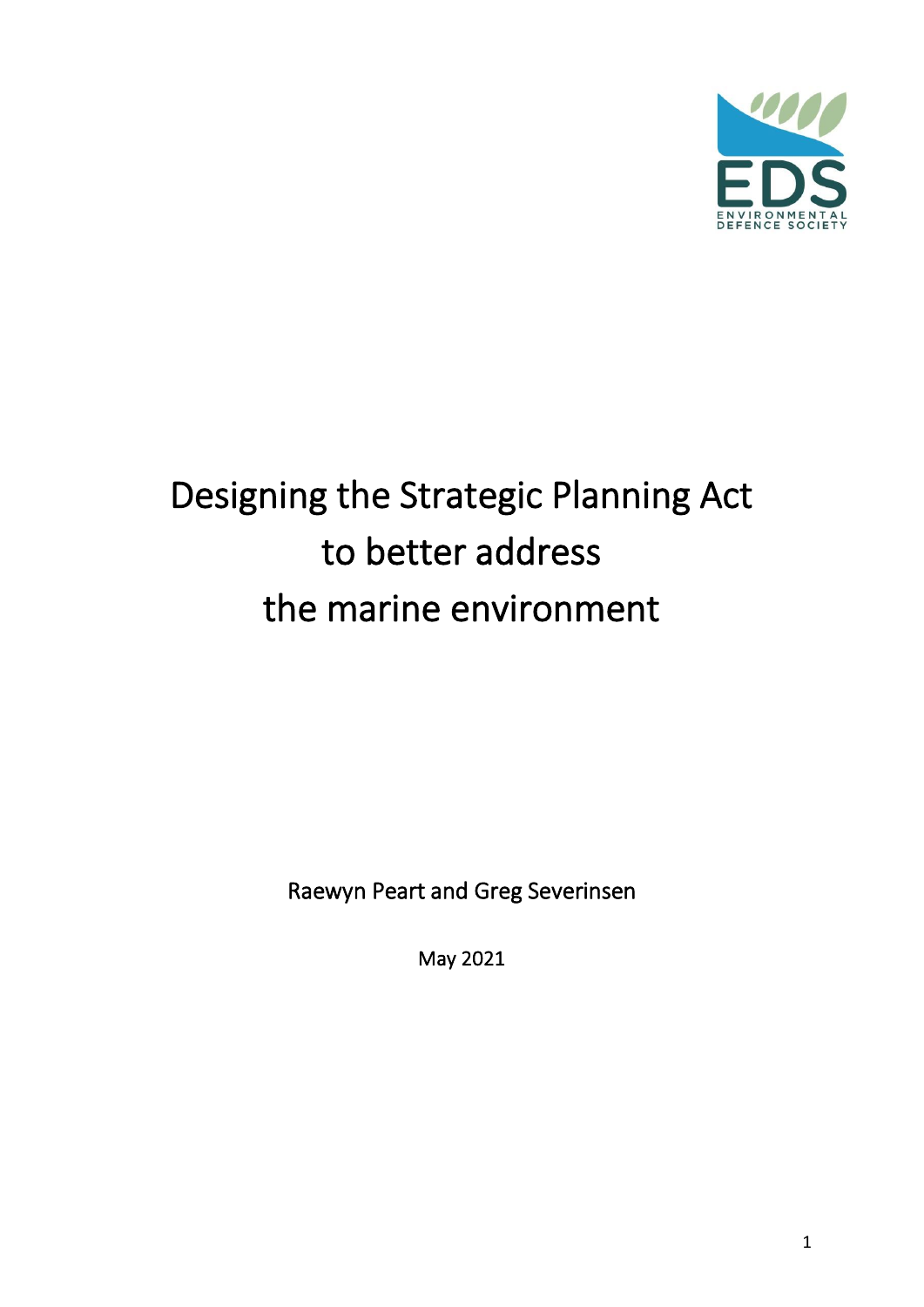## **1 Introduction**

The purpose of this paper is to assist the Ministry for the Environment in its detailed policy work to develop the proposed Strategic Planning Act (SPA) alongside the proposed Natural and Built Environments Act (NBA). In this paper we adopt an explicit 'oceans lens' to the proposals for the SPA set out in the Resource Management Review Panel's (RMR Panel) report. We use this to scrutinise the proposals and provide a series of specific recommendations on how the SPA could be designed to better support effective marine planning and management.

This paper has been developed within the context of the Environmental Defence Society's (EDS) Oceans System Reform project which is taking a first principles look at the country's oceans management system and developing options for reform. This project is well advanced and will produce a final report at the end of 2021. It has long been acknowledged that Aotearoa New Zealand's ocean management system is dated, fragmented and not producing optimal outcomes. Any future reform of the system will have implications for the NBA and SPA as these are currently proposed to apply to the territorial sea. It is not possible at this stage to have any certainty as to what future reforms to the oceans management system may look like. However, it is important that the design of the SPA (and NBA) does not preclude future options in this arena.

This paper is structured around the following sections:

Section 2: Considers the purpose and principles of the SPA Section 3: Examines mechanisms to achieve better integration Section 4: Focuses on the planning approach Section 5: Considers the role of environmental limits Section 6: Considers allocation mechanisms Section 7: Considers funding mechanisms Section 8: Considers the implications of potential future oceans reforms Section 9: Provides a summary of our key recommendations

### **2. Purpose and principles**

The RMR Panel provided indicative drafting for the purpose of the SPA (set out below), but not for any principles that might also be included in the legislation. It was also not made explicit whether a Te Tiriti o Waitangi clause should be incorporated into the SPA, and if so, how it would be expressed. The indicative purpose of the SPA is focused on the four wellbeings as set out in the purpose of the Local Government Act and the "strategic integration" of statutory functions.<sup>1</sup> The RMR Panel explained that the legislation has been broadly framed so that it can apply to a range of circumstances and localities. 2 This makes sense.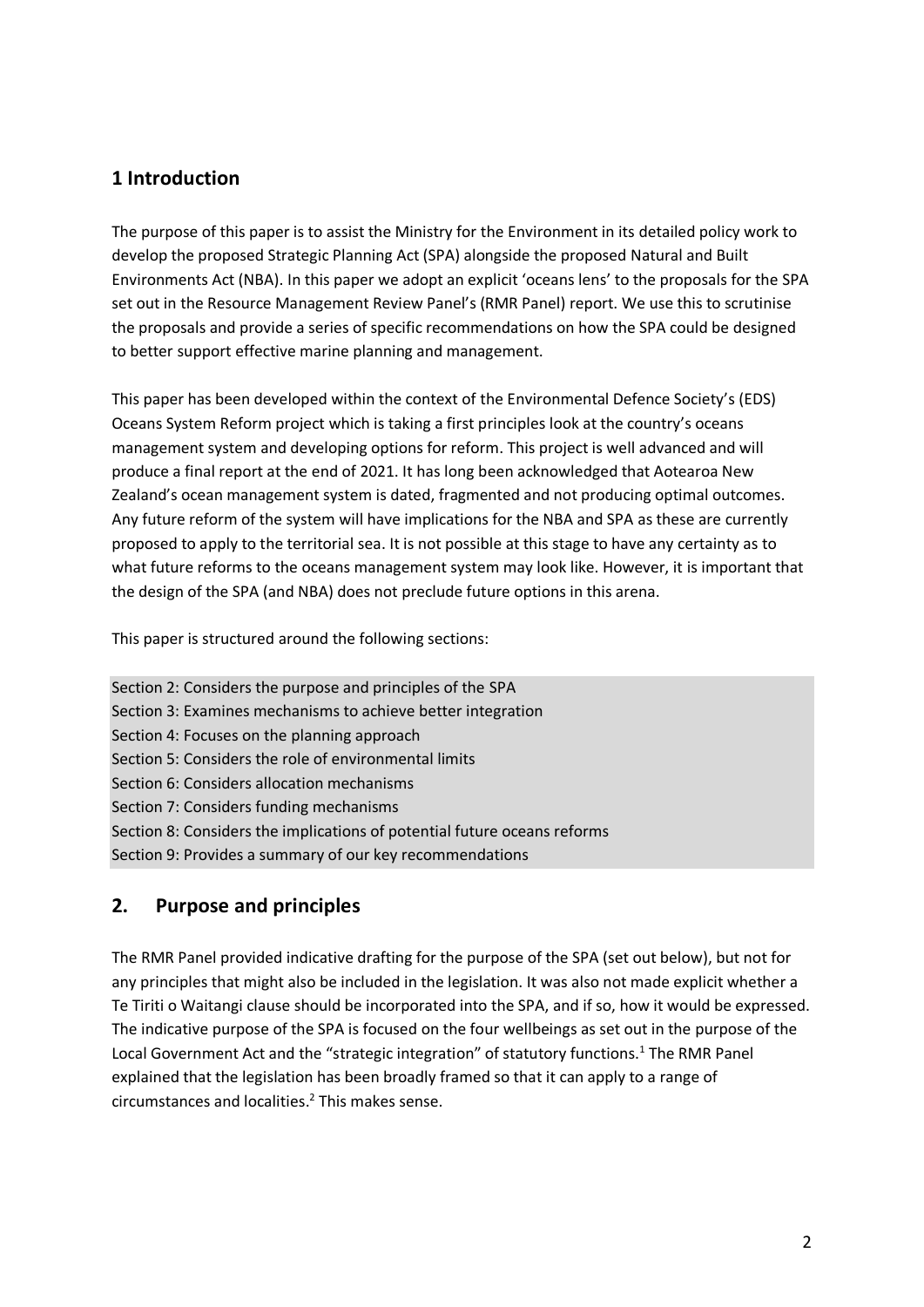#### **Purpose**

The purpose of this Act is to promote the social, economic, environmental and cultural **wellbeing** of present and future generations through the long-term **strategic integration of functions** exercised under specific legislation in relation to:

- (a) The use, development, protection and enhancement of the natural and built environments;
- (b) The provision of infrastructure and services and associated funding and investment;
- (c) The relationship of iwi, hapū and whanau and their culture and traditions with natural and built environments; and
- (d) Responses to climate change including the reduction of greenhouse gas emissions, reduction of risks from natural hazards and the use of adaptation measures.

Special legislation means enactments specified in Schedule 1.

There is no primacy given to the protection and enhancement of the natural environment in the indicative purpose of the SPA. This is why the *setting of environmental limits and national direction under the NBA for the marine environment will be extremely important if the SPA is to result in positive environmental outcomes for the marine area* (see Section 5: Environmental limits).

We argued in 'Reform of the Resource Management System: A model for the Future' (RM Synthesis Report) that legislation such as the SPA should include a set of common decision-making principles that apply across the resource management system.<sup>3</sup> We still hold this view.

*When considering management of the marine environment, a very important principle to include is ecosystem-based management,* which has been widely acknowledged as a more effective way to address complex environmental challenges through shifting the focus from sector specific management to a wider range of interrelated ecological, environmental and human factors.<sup>4</sup> The underpinning goal of ecosystem-based management is to maintain ecosystems in a healthy, productive and resilient condition so they can provide the goods and services humans want and need.<sup>5</sup> Its importance has recently been acknowledged by government in the 'Aotearoa New Zealand Biodiversity Strategy 2020' where a goal for 2025 is "A framework has been established to promote ecosystem-based management, protect and enhance the health of marine and coastal ecosystems, and manage them within clear environmental limits".<sup>6</sup> While ecosystem based management is important for the whole resource management system, it is a particularly relevant governing principle in the marine space where things are closely interconnected and where the development imperatives of land (eg housing, transport, most infrastructure) are not as relevant.

Other general principles that should be included in the SPA are precaution (although the wording will need to be carefully thought through), inter-generational equity (with a strong focus on the natural environment being needed to underpin future human wellbeing), and environmental justice (that the costs of resource use should be equitably distributed and not unduly impact the poor and vulnerable). It is becoming apparent that simply including a Te Tiriti clause in legislation is not sufficient to discharge obligations to Māori, or to reflect the Māori worldview (eg meaningful partnership in decision-making and a degree of control of taonga resources may be needed), but it is important that careful thought be given to the wording of references to Te Tiriti in the SPA given its legal influence across multiple other statutes. That is relevant, for example, in determining what will be a complex relationship between the NBA, SPA and Marine and Coastal Area (Takutai Moana) Act,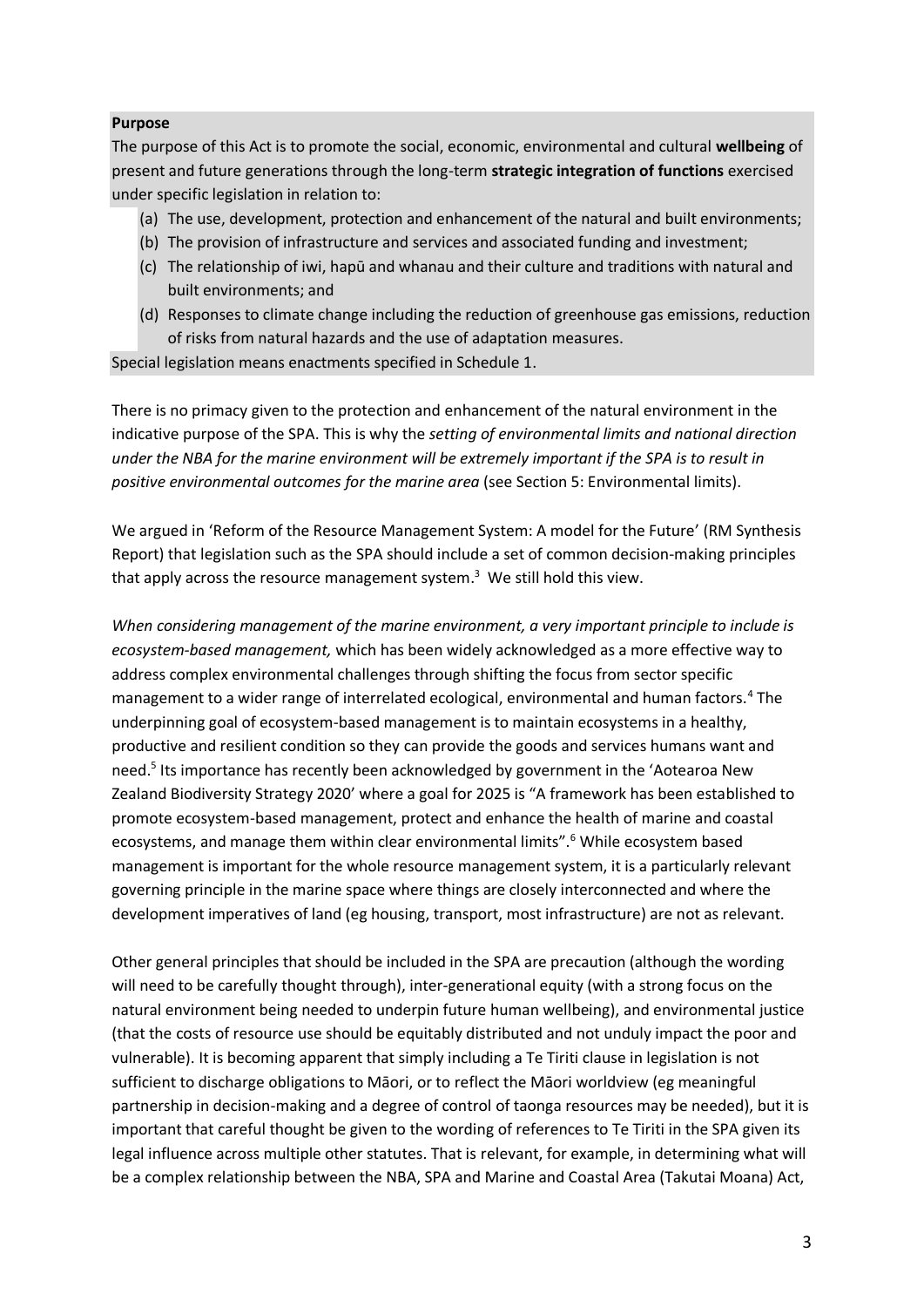and in determining allocative questions (for example, rights to occupy coastal space will be determined under the NBA, and broad areas suitable for particular forms of occupation, like aquaculture, may be identified under the SPA if it is applied in the marine environment).

*It should be made clear in the SPA that these principles are to be applied when making decisions. In other words, the broad purpose of the Act will be coloured by such principles (eg in determining what wellbeing looks like in particular places), even if they do not form part of the purpose itself.*

## **3. Achieving integration**

The RMR Panel proposed that the SPA would be "the key mechanism for improving strategic integration across the resource management system". It is intended to help improve strategic integration at a regional level across multiple statutes, functions, outcomes and agencies.<sup>7</sup> The key mechanism for integration within the proposed SPA is the development of regional spatial strategies.

#### *Spatial extent of integration*

Regional spatial strategies are proposed to generally cover the same spatial area as regional policy statements prepared under the RMA, thereby including both catchments and the coastal marine area (but not beyond). The reasoning given by the RMR Panel for including the coastal marine area within the scope of regional spatial strategies was that this would promote integration between land use, the coastal environment and water quality.<sup>8</sup> We support this reasoning. *Including both catchments and the sea in regional strategic/spatial planning is essential for achieving positive marine outcomes, as catchment-based activities have significant impacts on the coastal marine area, and are the main driver of ecological degradation in many inshore areas*. <sup>9</sup> However, for this to work effectively, it is important that resource management is conceptually driven from the marine area as a starting point (which is the final sink for many catchment-derived discharges and pollutants) up into the catchments rather than vice versa (see Section 4: Planning approach).

Drawing jurisdictional lines in the marine environment is inherently somewhat arbitrary due to the interconnected nature of the sea. It can be difficult to draw hard lines that align management effort with ecological systems in the same way that freshwater catchments can be defined on land. The 12 nautical mile boundary for the territorial sea/coastal marine area is arbitrary in an ecological sense but it is a recognised boundary in international law (United Nations Convention on the Law of the Sea). In our RM Synthesis Report we raised the issue of whether councils should continue to manage out to the 12 nautical mile limit, and this raises a related question of whether regional spatial strategies under the SPA should extend out this far. In that report we stated:<sup>10</sup>

… should regional councils be tasked with managing out to 12 nautical miles? Such a distance from shore raises practical issues. Marine management is a specialised and expensive task, requiring the deployment of marine scientists and significant investment in marine science. Research and enforcement at sea requires operating costly vessels. Councils have, as yet, no direct source of funding for this work, apart from when they can piggyback on science undertaken by resource consent applicants and monitoring undertaken by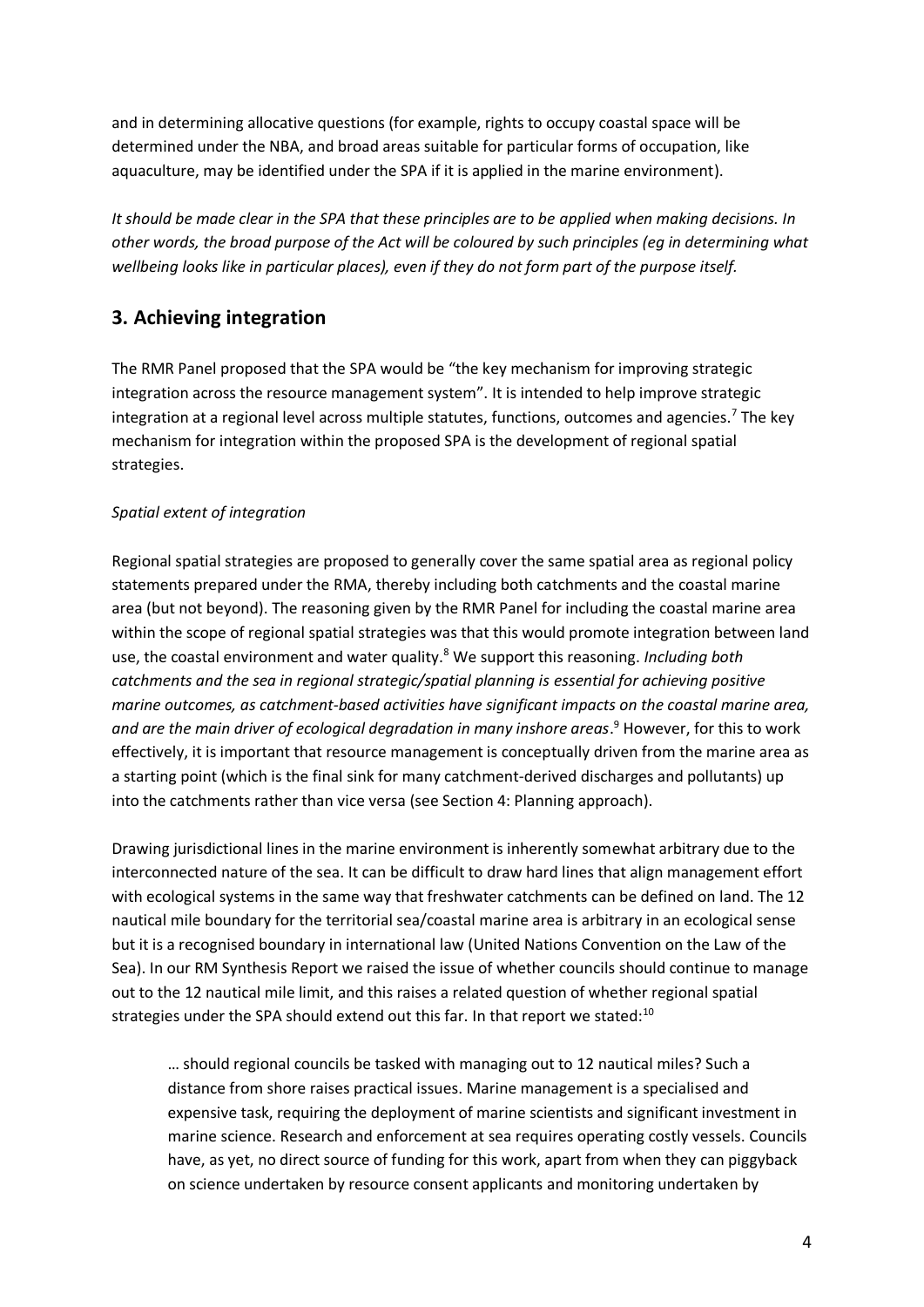consent holders … As a result, not many councils have sea-going vessels and have largely left the bulk of their vast marine environments to look after themselves. Even where a marine scientist is employed by a council, this does not enable the build-up of a critical mass of expertise within the organisation. The main exception is in areas where a significant aquaculture industry has established, and so the focus of the councils has been drawn into the marine space. Both the Marlborough District Council and Waikato Regional Council have invested in modelling in order to better understand the cumulative effects of aquaculture, and in the Marlborough Sounds the council has also undertaken work to identify important biogenic habitats and to protect them from further degradation. In Auckland, despite the large size and capacity of the unitary council (6,120 employees and a rates revenue of \$1.8 billion), the bulk of its marine area is yet to be mapped and many significant ecological areas in need of protection are yet to be identified, with such designations outside harbours being largely confined to inshore areas within a few of kilometres of land. This begs the question: if Auckland Council has been unable to effectively map and manage its extended marine domain, what hope is there for other much smaller and less well-resourced councils?

We canvassed the option of regional councils only managing out to three nautical miles or managing a reduced marine area which is directly affected by catchments and runoff from them, and which could be mapped in ecological or geological terms (to retain the important catchment to the sea connection within the management system). This could help focus council efforts on issues they are better equipped to deal with, ie those directly related to catchments.

It would also help to support a stronger focus on estuaries, "places where freshwater and saltwater mix with the ebb and flow of tides" and "where the terrestrial and marine environments converge".<sup>11</sup> Estuaries are at the 'front line' of the marine environment, receiving pollution and contaminants from land before they flow into the broader marine environment. They also often receive stormwater and wastewater overflows. They are therefore amongst the country's natural systems most impacted by human activities, but can often be overlooked by environmental managers as they are neither fully freshwater nor fully marine.

The New Zealand Coastal Policy Statement (NZCPS) specifically includes estuaries as part of the coastal environment, being areas where "coastal processes, influences or qualities are significant" (Policy 1(c)). The NZCPS requires that *significant adverse effects on estuaries be avoided* (Policy 11(b)(iii)) thereby establishing an environmental bottom line for these systems. In addition, the Parliamentary Commissioner for the Environment has recommended that the NPS on Freshwater Management require the mandatory inclusion of estuaries as part of freshwater management units. This would mean that the National Objectives Framework, which includes setting attributes and monitoring, would apply to estuaries in a similar manner to rivers and lakes. This would provide a more robust limits framework and is supported. However, what is missing is a linkage between the NZCPS and the NPS for Freshwater Management, which hopefully could be addressed when national direction is brought together as a single National Planning Framework under the new NBA, as proposed in our National Direction paper.

The marine jurisdiction of regional councils is still a live question and something that future oceans reform, along with any local government reform, will need to grapple with. If the jurisdiction of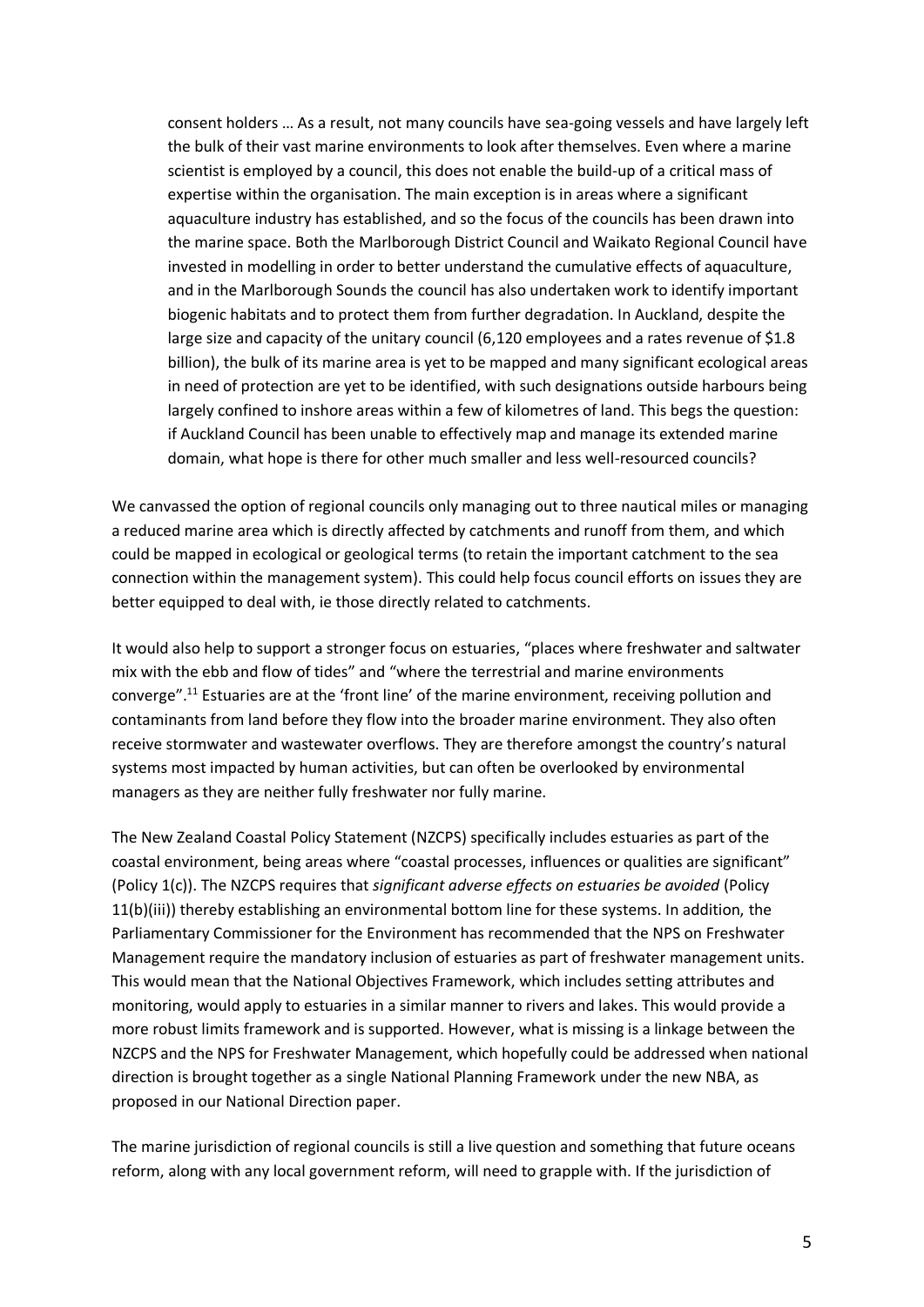regional councils is reduced, this begs the question, who should manage the balance of the terrestrial sea in their place? This is not something we can resolve here, as it has far reaching institutional implications beyond just the SPA. But it makes sense, in the interim, for regional councils to continue to manage the entire coastal marine area under the NBA and for regional spatial strategies prepared under the SPA to align with this jurisdiction.

Councils will need much more resourcing and support than has been forthcoming to date if they are to successfully undertake this task. *We suggest that a national hub with expertise in marine mapping, planning and monitoring should be established at a national level and be deployed to assist councils with the development and implementation of regional spatial strategies* (and associated combined plans under the NBA). This reflects a more general point we have stressed in the past – central government (or a central authority in some form) needs to be more active in how (and whether) national direction and plans are implemented on the ground (see our National Direction paper). A national level hub would not necessarily need to be a formal or statutory body, but could later evolve and expand into one (with broader, independent, roles under the wider system – as we have suggested previously in the notion of a Resource Management and Tikanga Commission).

The RMR Panel left open the option for inter-regional spatial planning, particularly where the two regions cut across a single marine area such as in the Kaipara Harbour and the Hauraki Gulf. In addition, some regional councils only manage a part of a marine system, such as Horizons Regional Council which manages a small sliver of the south-east coast of the North Island. *The ability to undertake inter-regional planning will be important because the boundaries of regional councils do not generally align with the extent of biologically connected marine areas (bio-regions).* The Panel dismissed the opportunity to prepare sub-regional spatial plans but suggested that not all parts of a region need to be considered in the same detail. However, *flexibility in the detail of planning applied to parts of a region should not be able to be used to reduce the amount of focus placed on the coastal marine area versus the terrestrial environment. Wording should be incorporated into the SPA to ensure that the coastal marine area receives considered attention in each region* (just as regional coastal plans must be prepared under the RMA).

Regional spatial strategies are not proposed to extend to the exclusive economic zone (EEZ), with this part of the marine area expressly out of the scope of the RMR Panels' review.<sup>12</sup> We agree that regional spatial strategies prepared jointly by councils and others should not extend to the EEZ where developing plans based on regional council jurisdiction does not make sense. However *it would be possible for the SPA to make separate provision for the development of regional spatial strategies applying to the EEZ, which could then apply to the Fisheries Act, Exclusive Economic Zone and Continental Shelf (Environmental Effects) Act (EEZ Act) and Maritime Transport Act amongst others*. Such spatial strategies could be discretionary rather than mandatory and could be provided for in a separate part of the new Act. This would usefully provide a planning mechanism to integrate across the various management agencies operating within the EEZ. It could also provide iwi with a seat around the table when planning decisions in this area are made. Alternatively, spatially planning for the EEZ could be addressed in future oceans reform, when a more developed system for marine spatial planning applicable to Aotearoa New Zealand's entire ocean realm could be put in place (see Section 8: Future oceans reform). That may be preferable, given that oceans need to be viewed as a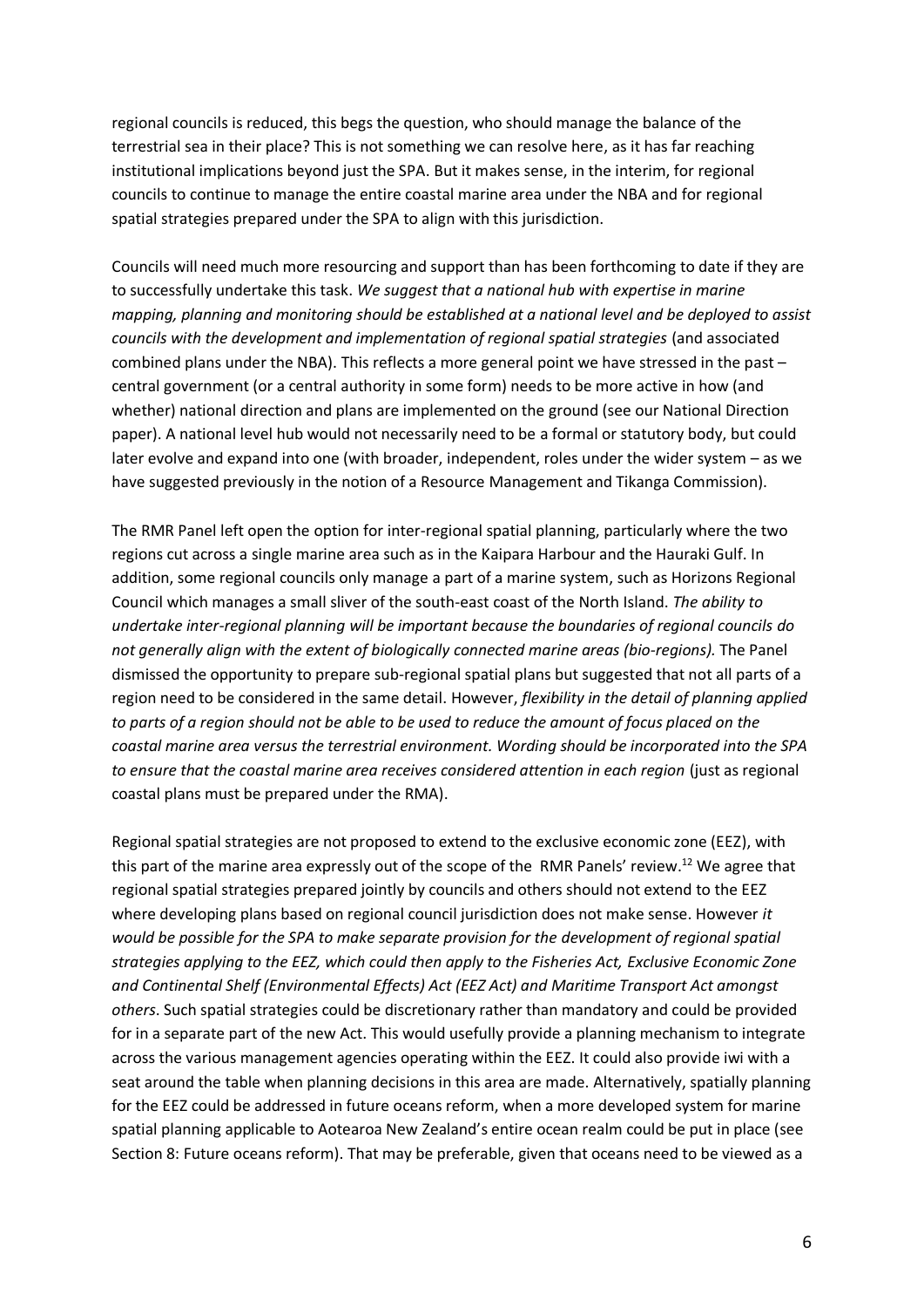whole. For example, it may create perverse outcomes if spatial strategies applied to fishing in the EEZ but not to fishing in the coastal marine area.

#### *Enactments to be integrated*

The prime mechanism through which regional spatial strategies integrate across parts of the resource management system is through their interface with plans developed under other pieces of legislation, which largely serve as the implementation vehicles. The scope of the RMR Panel's terms of reference included a prime focus on the RMA and the interface of that legislation with the Local Government Act, Land Transport Management Act and Climate Change Response Act<sup>13</sup> and it is only these pieces of legislation (including the NBA as replacement for the RMA) that are proposed to be subject to the SPA. This is through listing the legislation in a schedule to the SPA.

The RMR Panel noted that that the EEZ Act and Fisheries Act were specifically excluded from the scope of the Panel's Review and that "providing a legislative framework for regional spatial planning that includes limited marine spatial planning for the CMA [coastal marine area] would not preclude the introduction of a fully integrated marine spatial planning framework in the future."<sup>14</sup>

This makes sense when considering strategic planning for future development and environmental protection on land (although even then the scope of legislation included could be expanded as suggested in our Landscape and Resource Management Reform paper). However, within the marine environment, the main resource management integration challenge is not between these pieces of legislation but between the RMA, the EEZ Act and legislation which applies to fisheries and marine protection (both spatial and species-focused). For the SPA to achieve strategic spatial integration across the marine resource management system it would ideally need to also apply to the Fisheries Act (wild harvest of marine species) and Conservation Act (conservation of the marine area and species more generally).<sup>15</sup> If the SPA were to be expanded to include the EEZ it would also need to interface with the EEZ Act and potentially others. *Additional marine-relevant legislation should be listed within the SPA schedule including the Conservation Act and Fisheries Act.* Omitting to do this risks further entrenching the legislative and administrative fragmentation within the marine area.

Including this broader legislation within the ambit of the SPA would allow it to develop as a framework for marine spatial planning, and it would be well positioned to grow into this role in an iterative way as deeper oceans reform progresses. That is particularly important for the EEZ, where the policy and spatial protection framework is underdeveloped compared to the RMA (eg policy statements are non-existent, plans do not have to be created, regulations are ad hoc, and most decisions are made on a consent by consent basis).

#### *Integration through a planning hierarchy*

The main mechanism through which regional spatial strategies are to integrate across other legislation is the requirement that plans and strategies developed under the scheduled enactments be "consistent with" the regional spatial strategies.<sup>16</sup> It is not proposed that other decision-making under the scheduled legislation, such as consenting, be directly linked to the regional spatial strategy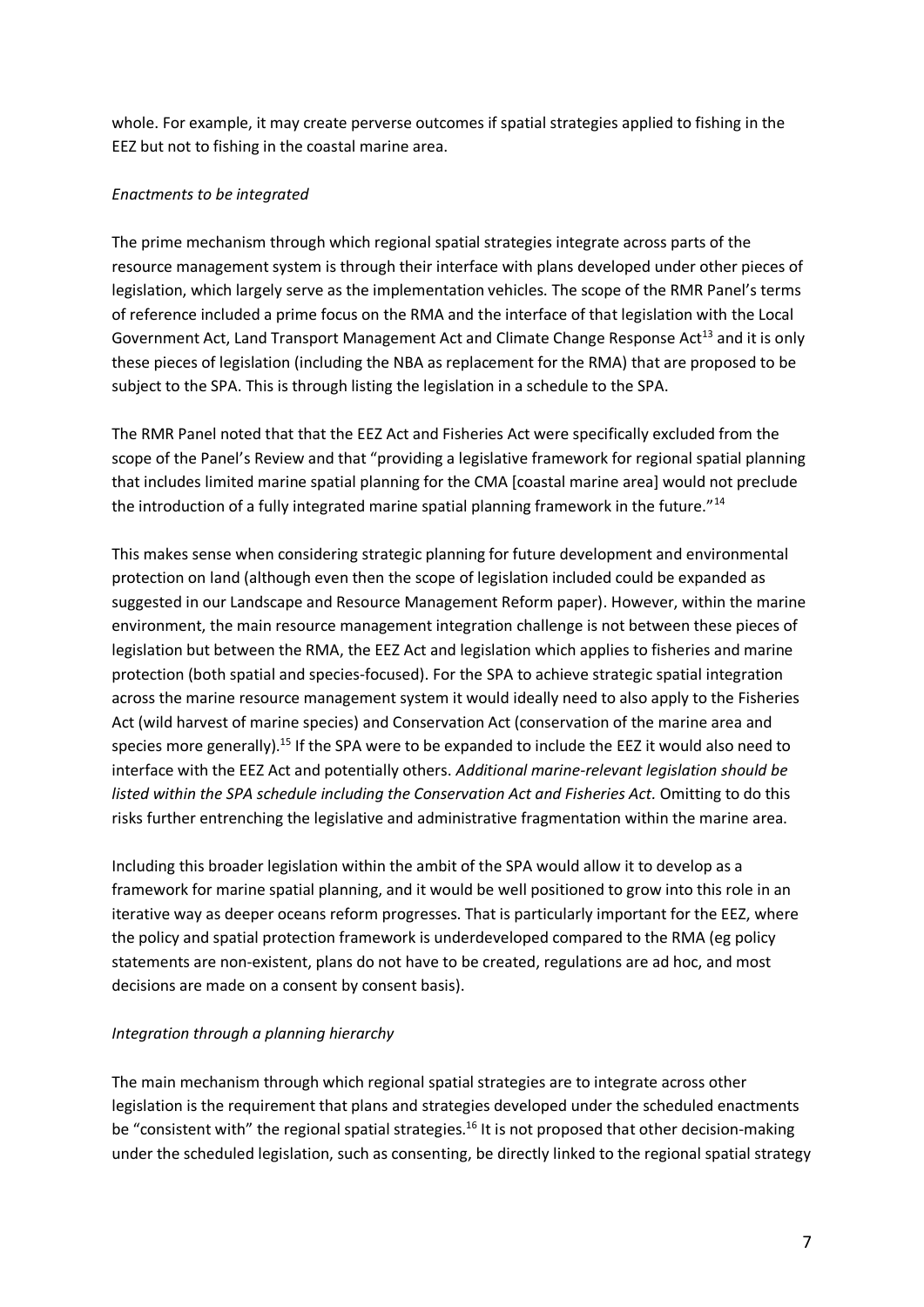in this way. It relies on plans being developed under the various pieces of legislation which in turn influence statutory decisions at a more granular level.

Outside the RMA (and proposed NBA), the prime planning mechanism applying to the marine environment operates under the Conservation Act with the preparation of conservation management strategies at a regional level. Their statutory purpose is to implement general policies and establish objectives for the integrated management of natural and historic resources (including any species) managed by the Department of Conservation under a range of legislation applicable to the marine environment including the Wildlife Act, Marine Reserves Act, Marine Mammals Protection Act and Hauraki Gulf Marine Park Act.<sup>17</sup> They are mandatory documents which are intended to guide the Department's operations including the management of marine reserves and protected marine species. *For marine biodiversity management to be effective, it is therefore important that conservation management strategies are well linked to combined regional plans (which apply to the territorial sea) and the SPA could assist with this.* We note the government's intention to reform the Conservation Law System more broadly, and these reforms will need to carefully consider the interface with the resource management system including the SPA. For example, there could be a direction that regional spatial strategies be consistent with conservation management strategies.

The integration mechanism is not so clear cut within the fisheries management regime where there is not such a developed planning framework. Under the Fisheries Act there is provision for the development of fisheries plans but they have no explicit purpose, are not mandatory, are generally high level and are not binding on decision-making.<sup>18</sup> Fisheries plans do not therefore provide a reliable mechanism to ensure that the intent of the regional spatial strategy within the marine area is carried through into decision-making. However, to the extent fisheries plans are developed, they should be consistent with the overall strategic intent provided for under regional spatial strategies.

Consideration should also be given to providing for a more developed planning framework within the Fisheries Act, with a mandatory requirement for fisheries plans to be developed for the country's marine space, to provide an effective mechanism to interface with the SPA and through this better integrate with other marine management regimes. But in the absence of such changes, there is a strong case for linking regional spatial strategies directly to decision-making under the Fisheries Act, for example by requiring sustainability measures developed under Part 3 to be consistent with the provisions of the applicable regional spatial strategy prepared under the SPA.

There is an overlap between the marine jurisdiction under the Fisheries Act and the RMA and this was recently highlighted in the *Motiti* Court of Appeal decision. <sup>19</sup> The case focused on whether it was possible for a regional council to spatially protect parts of the marine environment from the impacts of fishing activity through provisions in its regional coastal plan. The Court of Appeal held that councils may control fisheries resources provided they do not manage them for Fisheries Act purposes. The Court noted that government had assigned regional councils the primary governance role for biodiversity in giving effect to New Zealand's international obligations under the Convention on Biological Diversity.<sup>20</sup> The Court also identified five indica: necessity, type, scope, scale and location to provide some objective guidance as to whether any particular control was lawful.<sup>21</sup>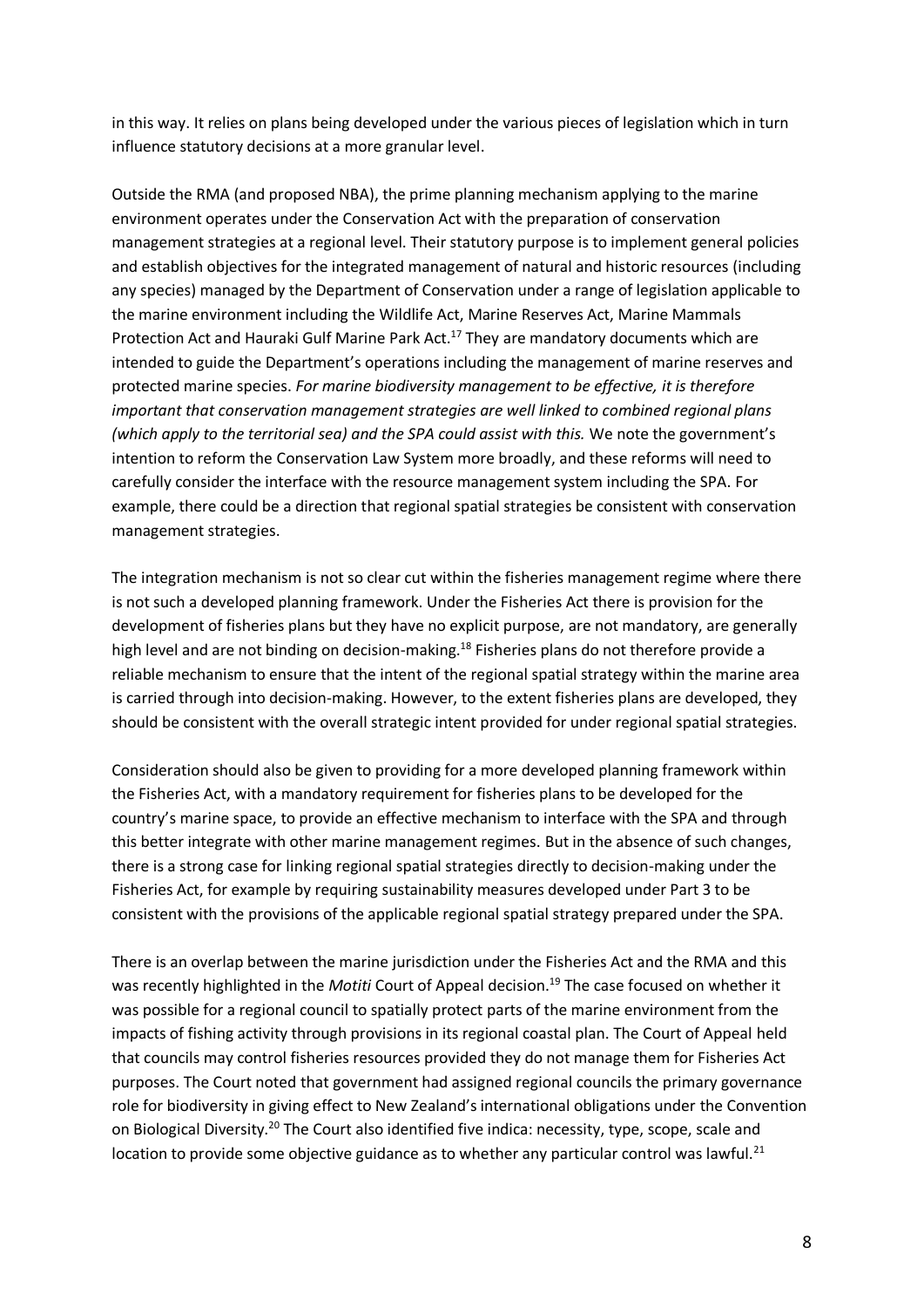This Court decision effectively means that provisions in a regional spatial strategy addressing the impacts of fishing activity on the marine environment could be implemented through combined plans under the NBA rather than through the Fisheries Act. In this way, the planning regime under the NBA could be expanded to, at least partly, fill the current planning gap within the Fisheries Act. We also note that regional spatial strategies will need to be consistent with environmental limits set under the NBA, which (assuming the *Motiti* jurisprudence stands) will need to include minimum indicators with respect to marine ecosystem health and marine habitats of importance to fish. In other words, the direction of influence may be upwards (limits set under the NBA would be reflected in spatial protections under the SPA), rather than downwards (relying on the SPA to set spatial protections that are then implemented through the NBA and/or Fisheries Act). A lot depends on what exactly we mean by "environmental limits" in the marine context. That is explored further below.

There are no planning mechanisms under the Marine Reserves Act, Marine Mammals Protection Act or Wildlife Act which could easily interface with the SPA. It would therefore be difficult, for example, to directly implement the spatial identification of marine protected areas in a regional spatial strategy with implementation on the ground through the Marine Reserves Act (which, among other things, are limited by a very narrow purpose relating to scientific research). This has been a difficulty with implementing the Hauraki Gulf marine spatial plan and the reason why special legislation is being contemplated.

*We note that there are current proposals to reform marine protected area legislation and consideration should be given to providing a mechanism through which the spatial identification of prospective marine protected areas (including networks) through regional spatial planning could be directly implemented through the new legislation.* It would also be possible to include a framework for more integrated marine spatial planning applying across the country's entire ocean realm within this new legislation. A subsequent process of oceans reform could use this as a springboard and, for example, consider whether spatial protections via marine protected areas could be better achieved through the NBA and reformed EEZ Act processes (or an integrated Oceans Act) rather than entirely through separate conservation legislation. That would be a consideration for later, and for now we simply note that MPA legislation will be a key tool through which regional spatial strategies are implemented. Without that link to protected areas, the marine component of spatial planning will be hamstrung, and a placeholder should be reserved for that relationship.

The EEZ Act also does not obviously incorporate planning mechanisms for regional spatial strategies under the SPA to connect to, but it does provide for the development of EEZ policy statements (which have yet to be prepared) and the promulgation of regulations which can apply to specific activities and/or areas. *If the SPA were to be extended to apply to the EEZ, tailored mechanisms to interface with these decision-making tools under the EEZ would need to be developed.* Again, a placeholder could be included in the SPA so that link was easier to make in the future, and containing relevant legislation in a schedule to the SPA is a good start.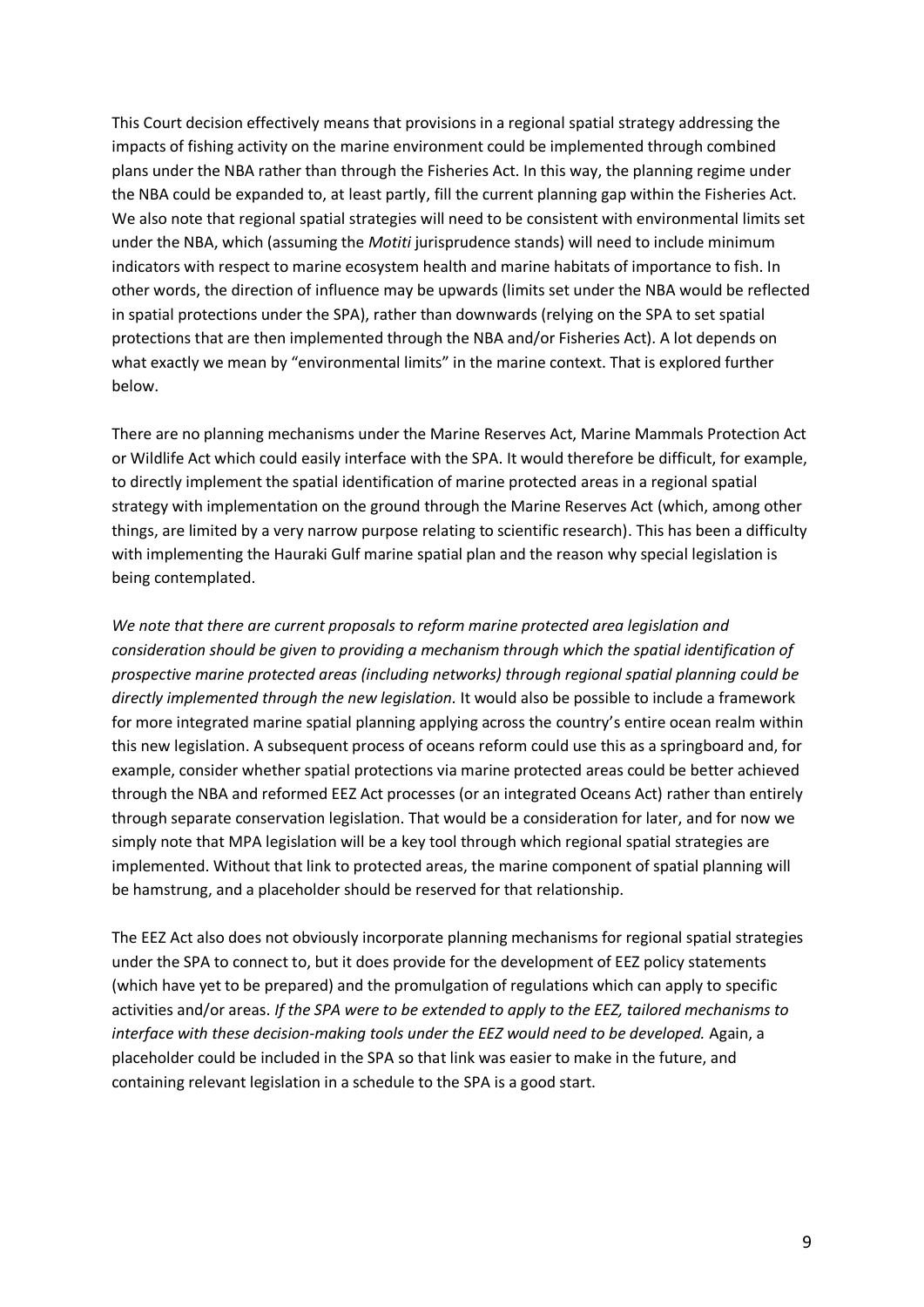## **4. Planning approach**

#### *National priorities statement*

The RMR Panel proposed that provision be made in the SPA for a 'national priorities statement' as a "tool for central government to signal its intention to address certain nationally significant issues through regional processes". It would be important for the national priorities statement to have a section specifically focused on spatial planning in the coastal marine area, particularly given the strong public interest (and general lack of private property rights) in the sea, and the need for strong government support for regional councils within the 12 nautical mile limit. *The SPA should specifically reference this requirement.* This national priorities statement should also be clearly linked to criteria in the Act (to determine what those priorities are) – including the principles referred to earlier (eg ecosystem based management, precaution etc).

#### *Content of plans*

The RMR Panel proposed that regional spatial strategies should provide a long term view, setting a strategic direction for at least the next 30 years and focused on setting out:

long-term objectives to improve the quality of the natural and built environments, provide sufficient development capacity, promote Māori interests and values, promote the sustainable use of rural land, protect historic heritage, address natural hazards and climate change.<sup>22</sup>

The RMR Panel further elaborated that regional spatial strategies would include a range of environmental matters (alongside identifying the location of future development capacity and infrastructure) such as "regionally significant ecological areas, landscapes and recreational space that should be protected or enhanced", "areas of historic heritage values and areas of significance to mana whenua that should be protected and enhanced", "areas where significant change in land use is required to reduce impacts of land use and development in lakes, rivers, wetlands and the marine environment", "areas for enhancement and restoration, such as wetlands and green corridors" and "areas that may be affected by climate change or other natural hazards, and measures that might be necessary to address such issues".<sup>23</sup>

Many of these matters are relevant to the marine area but the list should be expanded to include matters of priority when a stronger marine lens is applied such as habitats of importance to protected or endangered species, habitats of importance to fisheries (such as nursery areas and habitats), areas suitable for marine uses (such as aquaculture), marine areas suitable for restoration (including passive restoration through establishing marine protected areas and active restoration such as restoring shellfish beds and kelp forests), and marine areas susceptible to catchment impacts such as sediment and nutrients (and for which limits will need to be set). *The SPA should explicitly include a requirement for regional spatial strategies to identify these types of areas.* We also note that the Minister will, under the NBA, be required to identify and map various areas, and some of these could apply to the coastal marine area. Presumably these are to be contained in an actual tool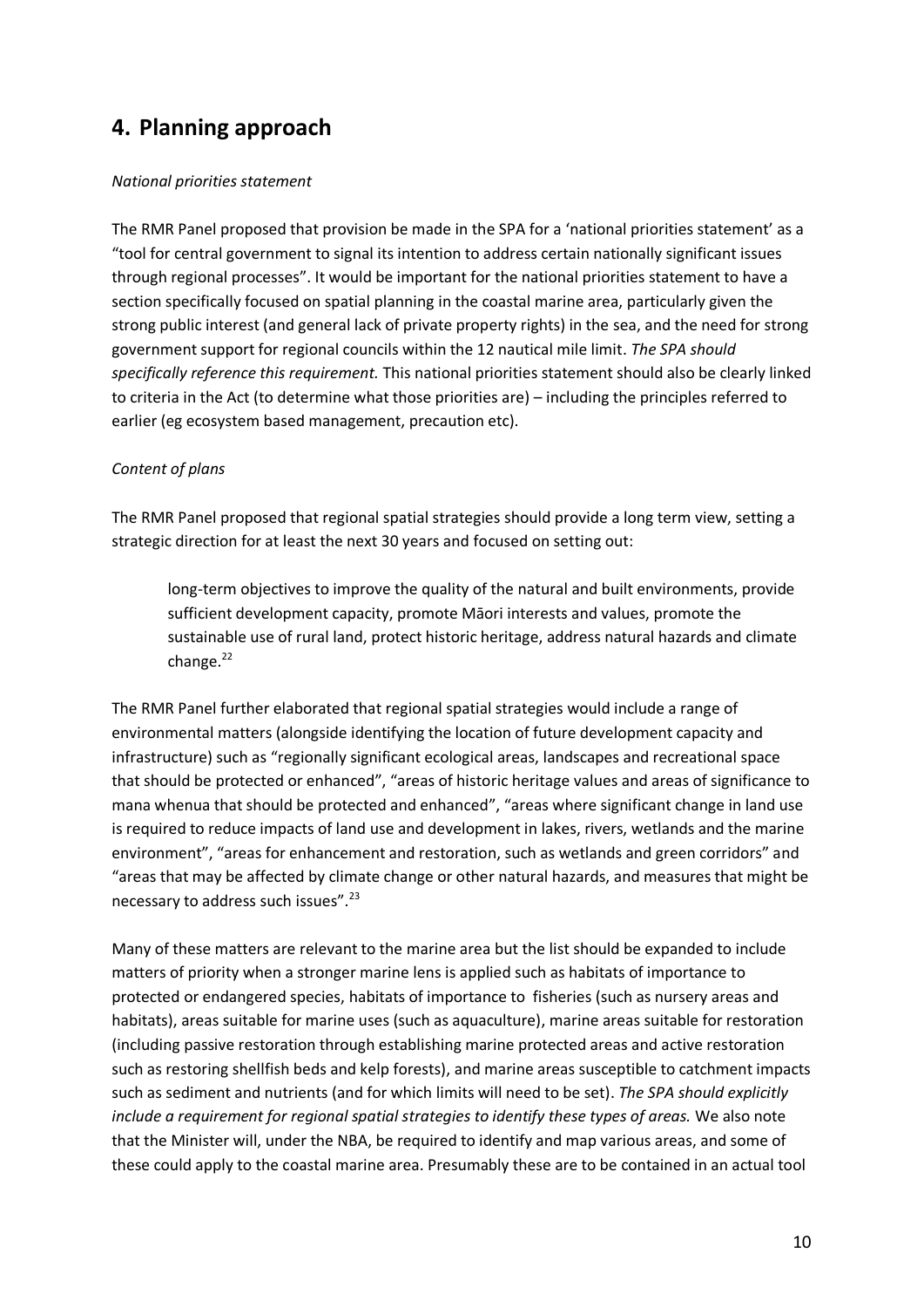like an NPS or NES, rather than just being a separate obligation to create maps, and therefore regional spatial strategies will have to be consistent with them. Consideration should therefore be given to exactly what that ministerial obligation requires in the marine area, as that will influence what happens under the NBA and SPA.

#### *Approach to planning*

It is apparent from the RMR Panel's report, that poor alignment of land use and infrastructure plans (and associated impacts on housing provision) is major issue that the SPA was designed to address.<sup>24</sup> In contrast, the major impetus for applying spatial planning in the marine area has been to reverse evident environmental degradation in coastal areas, address conflicts between uses (aquaculture versus wild fishing; aquaculture and wild fishing versus marine protection etc) and better reflect Māori values and aspirations.<sup>25</sup> For this reason, terrestrial spatial planning is likely to place a stronger focus on achieving better integration to provide for future growth whereas marine spatial planning has a stronger focus on achieving healthy functioning ecosystems through applying ecosystems-based approaches (along with those consistent with tikanga). This is because the marine area is very much still 'wild' compared to the 'developed' and well-demarcated land environment which is the focus of terrestrially-based planning. As outlined above, this is why it is important for the SPA to set out strong biophysically focused principles to underpin the planning process.

The complex and interconnected nature of the marine environment also requires consideration in designing the SPA. In terrestrial spatial planning we have a better understanding of where the boundaries of activities start and stop, and of the scale at which their impacts may occur. Marine environments do not react to development pressures based on the traditional notions of 'sites' and 'boundaries'. Understanding impacts in marine environments requires spatial planning approaches that consider chains of causation and an understanding of the complexity and fluidity of marine environments.<sup>26</sup> These differences are likely to require different approaches to be applied to the development of spatial planning provisions for the ocean than for land.

It is important that these differences are recognised and provided for in the SPA. If the provisions are drafted from a terrestrial focus they are unlikely to be adequate when applied to the coastal marine area. *Consideration should be given to including tailored provisions in the SPA that apply to the development of the coastal marine area portion of regional spatial strategies.* 

There is also the sequencing of the planning process to consider. Marine areas are the final sink for many contaminants that are derived from catchments. It is therefore important that catchments are managed within the marine area front of mind. This means that strategic decisions about development within catchments need to be taken within the framing of what is sought to be achieved within the marine environment over the planning period. Consequently, *spatial planning needs to be undertaken from the sea up to into the mountains rather than from the mountains to the sea.* That has tangible repercussions – for example, it means that at least some parts of the marine environment (estuaries and areas impacted by catchments) need to fall within the scope of detailed spatial plans (eg habitat mapping), rather than being just a general demarcation of zones focused on resolving conflict between competing human uses.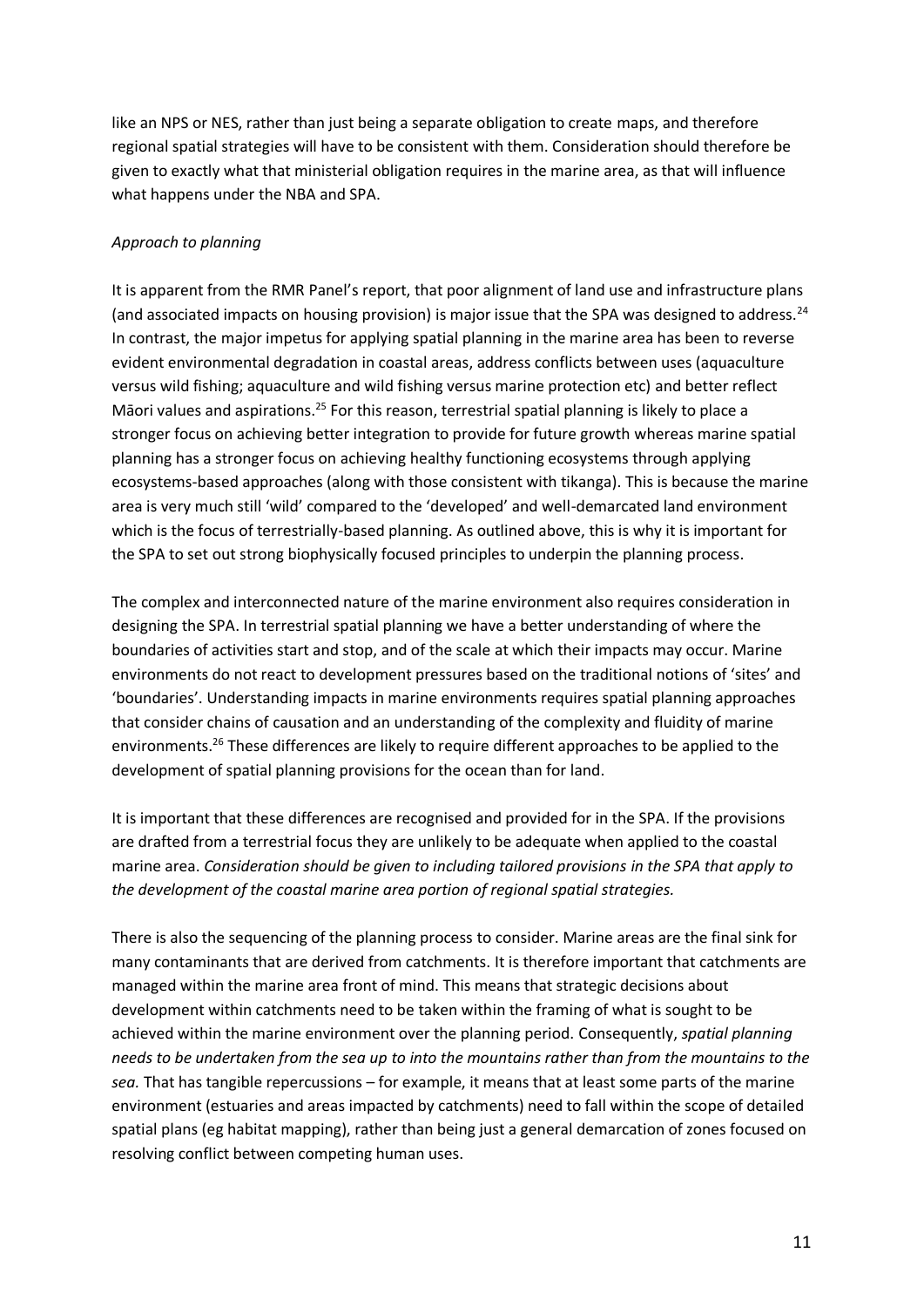#### *Planning process*

Regional spatial strategies themselves are to be developed jointly by central government, local government and mana whenua through consensus decision-making. The RMR Panel has not specified which governmental bodies should be represented on the joint planning committee but *they would need to include the Department of Conservation, Ministry for the Environment and Ministry for Primary Industries which have a significant role in managing the marine environment.* In certain regions they may also need to include other statutory bodies such as the Hauraki Gulf Forum for planning impacting the Hauraki Gulf and the Guardians of Fiordland and Kaikoura Marine Guardians in their respective regions.

The proposals, importantly, enable mana whenua to participate in spatial planning as partners and "to better reflect Te Tiriti partnerships and incorporate mātauranga Māori knowledge".<sup>27</sup> Such a government-Māori planning body would help ensure that relationships between mana whenua and the marine environment are better acknowledged and supported, that important values are protected, and also that there is cross-government consistency in approach.

#### *Role of information*

The ability to plan well is reliant on access to robust information about the resources being managed, and current and future pressures on them, along with future needs of the community. The information on the marine environment is thin, patchy and far less comprehensive than that for land. Even basic data such as benthic maps of the seabed can be unavailable. The Prime Minister's Chief Science Advisor's recent report 'The Future of Commercial Fishing in Aotearoa New Zealand' highlights the data and knowledge gaps for the marine environment through a narrower lens of just commercial fishing, but this serves to highlight the information challenge that will face marine spatial planning exercises. In the report, she highlights the lack of knowledge about the impacts of climate change and plastics on fisheries (and by implication the marine environment more generally, including through food webs); lack of knowledge about land-based impacts, including sedimentation, and cumulative effects; lack of knowledge about species and habitats; and lack of knowledge about the environmental impacts of fishing.<sup>28</sup> On the positive side she identified a range of new technology which is making it easier to monitor the marine environment while highlighting the importance of putting in place an integrated ocean observing system.<sup>29</sup>

*For effective regional spatial planning of the marine area it is important that a targeted marine information gathering process is commenced and resourced well in advance of the planning process*  (and that we avoid simply rolling over the historical unsatisfactory planning information for the marine area on the basis that there is 'no time to collect new information'). It would make sense for this to be coordinated by central government given the economies of scale of rolling out such an information gathering process nationally. This could be undertaken through the establishment of a national marine hub as proposed earlier. A core of resource may already be found within central government (eg LINZ), Crown Research Institutes (eg NIWA), universities and regional councils.

Such a process would need to be sequenced in tandem with the development of the regional spatial strategies. It would need to bring together current information held by different agencies and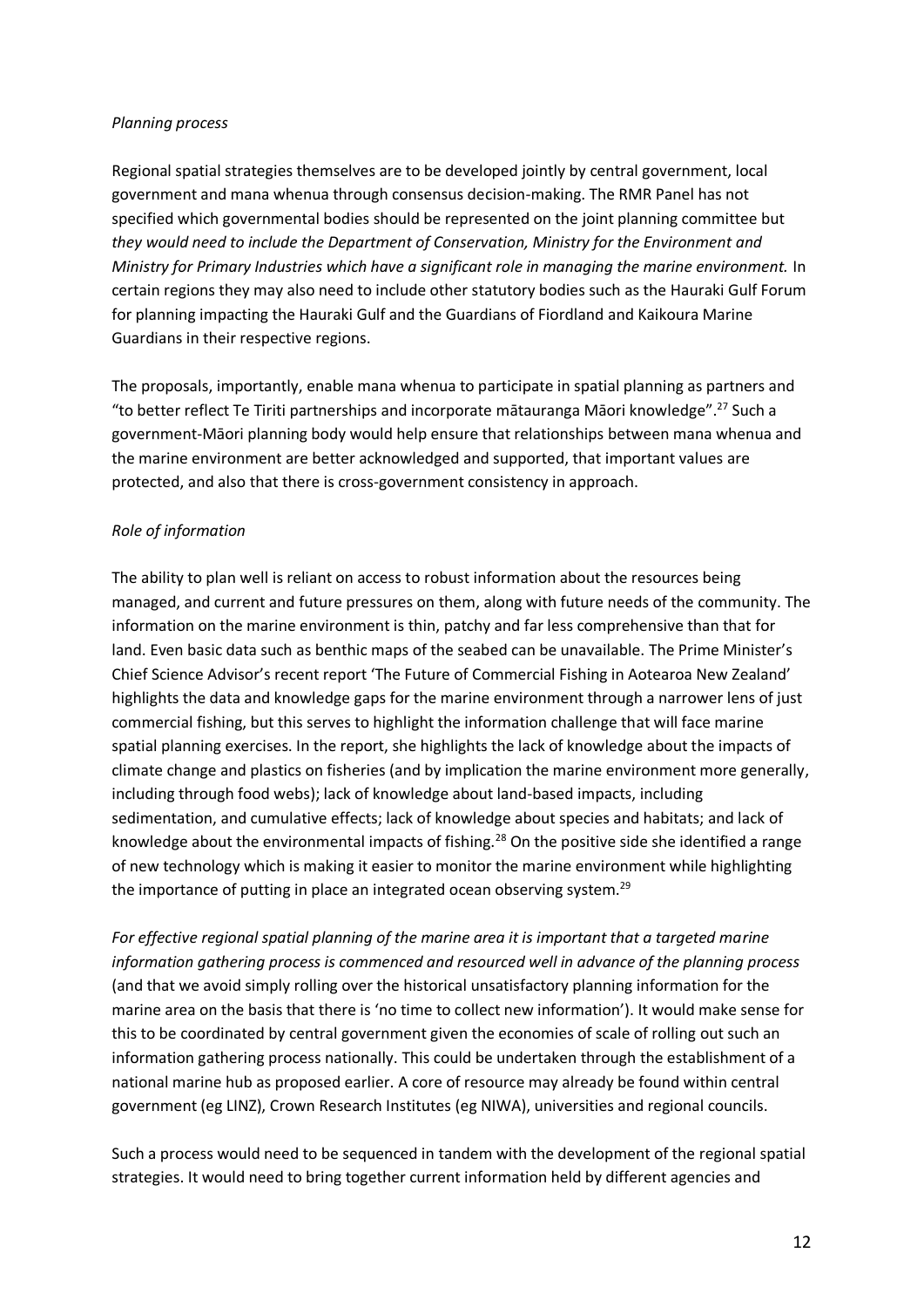parties onto a single spatial platform. It would also require the collection of additional information in many areas. Such a process and sequence could be signalled in the national priorities statement, which could have a statutory influence on budget processes. *The SPA could provide a framework for the process of collecting information to support marine spatial planning.* The Prime Minister's Chief Science Advisor highlighted the need to develop an improved data management system for the marine environment, $30$  and an information initiative designed to support marine spatial planning could usefully be part of this.

## **5. Role of environmental limits**

We have explored the role of environmental limits in regional spatial planning in our earlier paper. We emphasise here the importance of robust environmental limits for the marine environment being set before regional spatial strategies are prepared, to ensure that key strategic decisions and spatial delineation of areas will not risk such limits being breached (at the very least). In the marine environment, limits should address matters such as robust sediment and nutrient limits for embayments, estuaries and harbours; the protection of important habitats (including areas such as shellfish beds, kelp forest, seagrass beds, sponge gardens, other biogenic habitats and fish nursery areas); and the protection of habitats for protected/endangered species, which will need to include important nesting (for seabirds), nursery and foraging areas. This is a big exercise, because such limits are highly localised and there is an absence of both information and understanding of cumulative impacts. Precaution is therefore essential.

The RMR Panel recommended that regional spatial strategies should be consistent with national direction including National Policy Statements (NPS) and National Environmental Standards (NES), amongst others. This would mean that the regional spatial strategies would need to be consistent with the NZCPS. The NZCPS already provides some environmental limits for the coastal environment as confirmed by the Supreme Court in the *EDS v New Zealand King Salmon* decision.<sup>31</sup> It is important *that the requirement for regional spatial strategies to be consistent with the NZCPS (and other national direction, such as that for freshwater amended to include estuaries) is retained and that these limits are upheld.* 

Environmental limits are, under the NBA, to be mandatory for particular domains. One such domain is the coastal marine environment. What that means in practice is unclear, however. It seems that limits, set through NESs, are conceived of as being either tightly defined numerical measurements or at least specific quantitative regulations. There is no provision for limits to be set in NPSs.

We have made a number of other recommendations in our Environmental Limits paper, and these are to do with the system of limits as a whole. They are therefore relevant to the marine area, and we refer you to that paper. For example, it will be important for environmental limits to include not only regulations – these are unlikely to have adequate coverage or specificity at a national level – but also policy provisions. Almost all provisions that can said to be national level "limits" for the oceans can be found in the NZCPS (although there are also some regulations, as for marine pollution).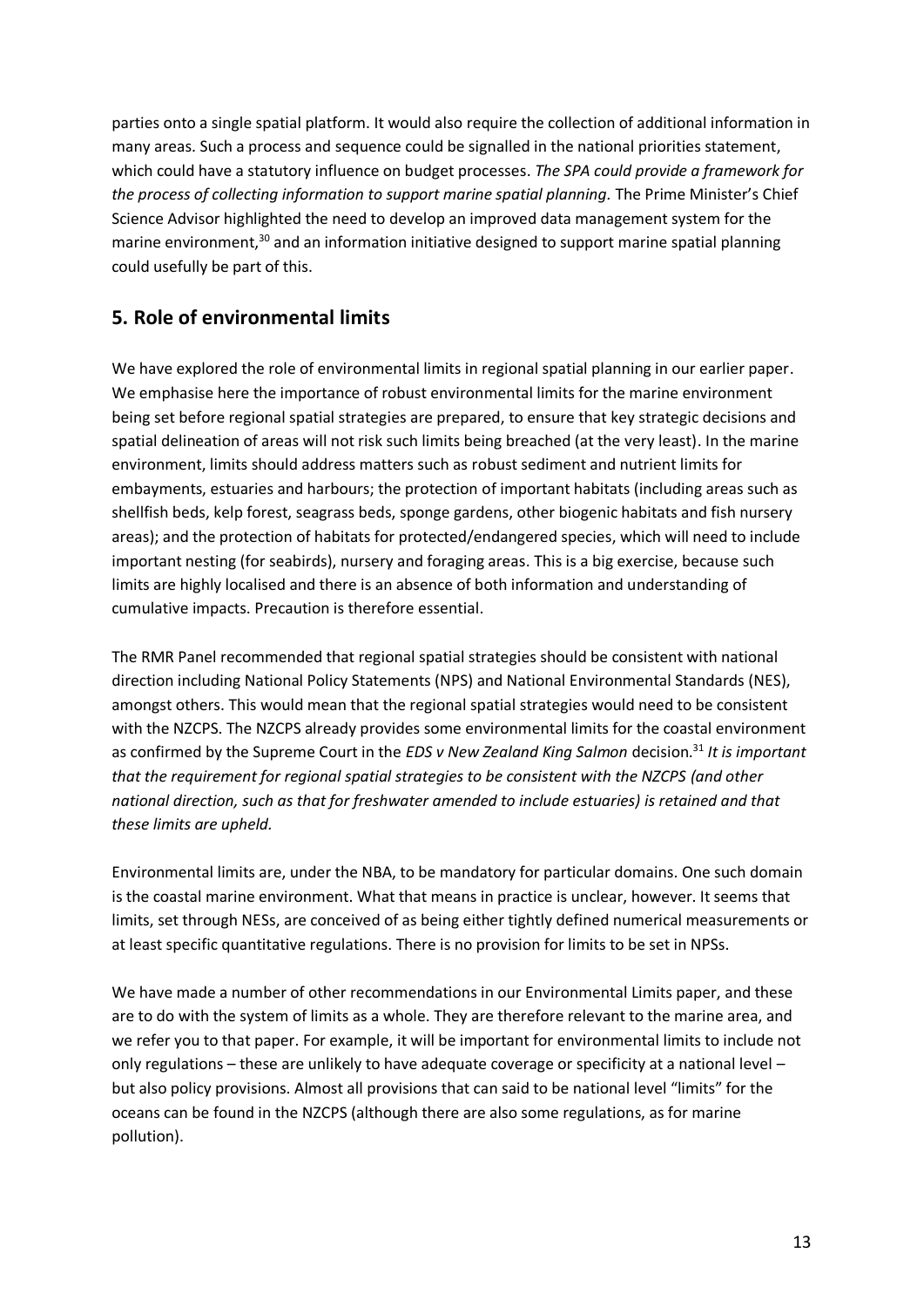Limits in the NBA should also be linked to a much tighter range of specific minimum outcomes – bottom lines – that are being defended. In the marine environment, further thought is needed as to what those things would be, but they would include the integrity of ecosystems, the protection of threatened species, the safeguarding of habitat for fishing, and so forth. These limits need to be – not just a set of measurements of the state of an environment – but requirements that clearly flow through to actual regulatory restrictions on activities that could threaten those minimum states.

The relationship between the NBA and the SPA in the marine context may also need to be rethought. Environmental limits expressed as policies – as some provisions under the NZCPS can be perceived – may require spatial expression to be effective. For example, a minimum level of biodiversity – a limit – may require implementation not just through rules expressing maximum concentrations of contaminants or prohibiting activities like mining, but also through the establishment of coherent networks of protected areas or identifying the spatial distribution of activities likely to have adverse effects on biodiversity. It may therefore be appropriate for marine elements of regional spatial strategies to 'give effect to' limits set under the NBA through the identification of, and strategic planning for, the development of such areas. That would address concerns that spatial planning becomes something of a 'horse trading' exercise between those with direct interests in the marine environment.

Regional spatial strategies also provide a useful vehicle to outline how those limits are to be achieved through different mechanisms – regional combined plans, fisheries plans and sustainability measures, marine protected areas and so forth – because they would influence multiple frameworks. For example, it may be a useful way to ensure that the protection of marine fisheries habitats does not fall between the cracks that exist between the NBA and the Fisheries Act, and ensuring that everyone is well aware of their respective roles in delivering through their legislative silos.

## **6. Allocation**

Marine spatial planning plays a much stronger role in allocating (notionally) common space for private uses than land based planning (where we have transferrable titles to both private and public parcels of land). Although such plans do not allocate specific rights to space to individual parties (which is a process that would be undertaken under other legislation such as the NBA), regional spatial strategies can effectively allocate space for different types of uses such as aquaculture, marine protection and marine infrastructure such as ports, marinas and moorings. It provides predictability and a future direction for allocative decisions without determining who specifically gets what.

It is therefore important that the SPA makes clear how such allocation is undertaken and the process for identifying candidate areas. Constraints mapping has been an approach that historically has been used to identify areas for potential future uses such as aquaculture. This involves mapping available information on values (including environmental and cultural) and uses of the marine space. Areas which are left 'blank' are then identified as candidate areas for future uses such as aquaculture.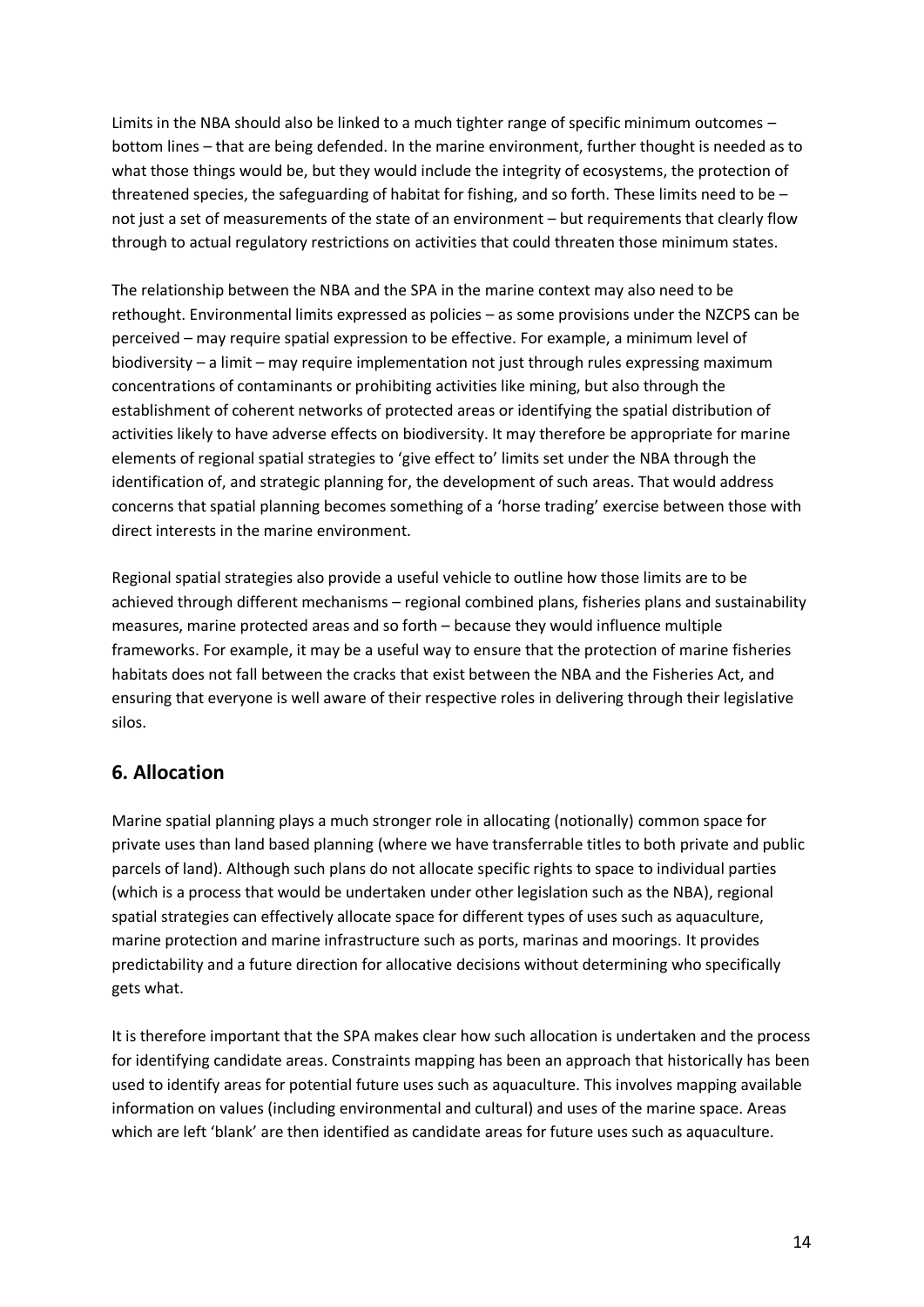The problem with this approach is that there is often poor information about areas of ecological importance in the marine area (and often also for cultural and other values) and therefore an area showing up as 'blank' in a constraints mapping exercise does not necessary signify that there are not values there meriting protection. In addition, such an approach is generally static and fails to identify potential synergies where a particular location of an activity may help to improve the environmental quality of an area, or where a degraded area should be rehabilitated.

*The rights, needs and aspirations of mana whenua will also need to be front and centre of any deliberations around allocation.* This will include aspirations for customary harvesting, the deployment of customary management tools under fisheries regulations (eg mātaitai and taiāpure), for aquaculture space, use of settlement fisheries quota, claims under the Marine and Coastal Areas (Takutai Moana) Act, and marine tourism initiatives. There is a need to grapple with hard questions around what Te Tiriti means when referenced in legislation in different ways, which is a process that has been catalysed by the Ngai Tai Supreme Court decision<sup>32</sup> and judicial comments in marine mining applications.<sup>33</sup>

It is therefore important that more nuanced approaches are utilised to identify potential areas for allocation and this is where collaborative planning groups (involving mana whenua and stakeholders), such as utilised for the Hauraki Gulf marine spatial planning process, can be useful in eliciting the full range of values at stake and identifying potential synergies between future activities (including marine protection).

With the marine environment particularly susceptible to change in the future, with a changing climate and warming seas, it will be important that any allocation of space or resources within the marine area is flexible and can be adjusted in the future, including through shifting the location of specific activities (such as aquaculture) or scaling back activities. It is therefore critical that any allocation is timebound and subject to regular review, while providing some certainty of rights and investment.

*The SPA should include principles to guide the spatial allocation of the coastal marine area to different uses and, as earlier proposed, provide a framework for collaborative planning for the marine area.*

## **9 Funding**

Regional spatial strategies are to be accompanied by 'implementation agreements' which will include more detailed planning for "certain infrastructure or environmental remediation projects" and apportion funding responsibility between central and local government. These could then be linked to the budgeting process for each government body, thereby helping to ensure that funding is made available to implement the regional spatial strategies. *Such implementation agreements would serve as a useful implementation tool for proactive actions identified for the marine area, such as establishing marine monitoring systems and coastal restoration initiatives.* 

The funding of marine planning and management, more generally, has always been a fraught topic. Unlike the case on land, where a rates-based system and user charging funds much local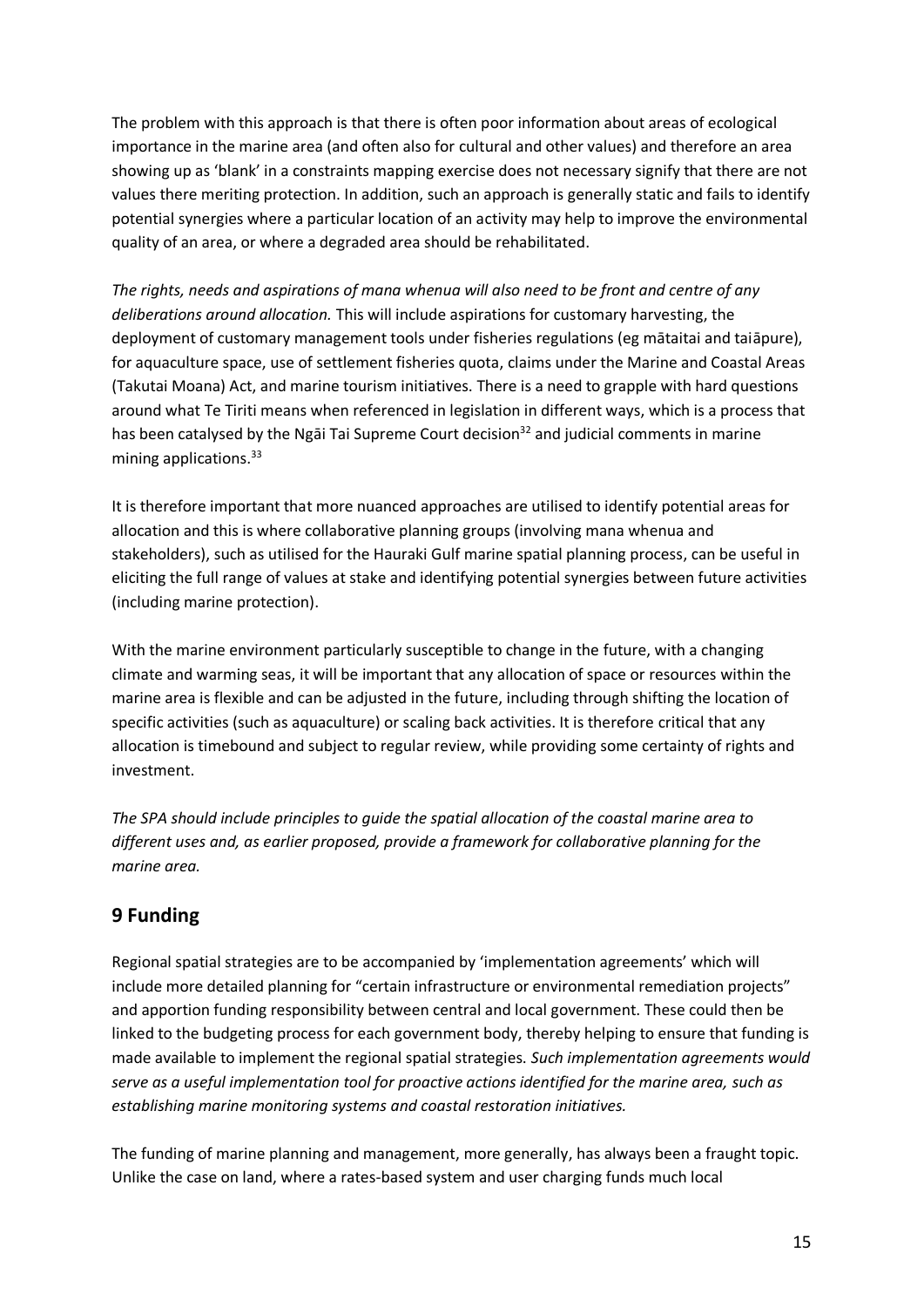government activity, there is not a similar charging system applied to the marine area. *In the absence of any more comprehensive charging system for marine users and those discharging into the marine environment, considerably more central government funding, sourced from taxpayers, will be required to finance the development and implementation of regional spatial strategies in the coastal marine area.*

*Dedicated consideration should be given to developing a more comprehensive financing system for the marine area* which could include tendering of marine space, rating of seabed occupation, licensing fees for vessels (including recreational vessels above a certain size) and royalties on the extraction of resources such as minerals, gravel, sand and marine life. Funds raised should be channelled back into marine management activities include marine spatial planning, information collection and monitoring.

More ambitious charging regimes could be considered which also act as an economic incentive to reduce marine pollution such as charging for the discharge of contaminants into the marine area (including sewage) and sediment flows. For example, if councils were charged for each wastewater overflow into the marine area this could incentivise investment in upgraded infrastructure while also generating funds for marine management.

Such charging mechanisms are likely outside the scope of the SPA but would need to be considered for incorporation into the NBA, Local Government (Rating) Act and the like.

## **10 Potential future oceans reform**

As already indicated, EDS is currently undertaking a dedicated project looking at future options for reform of the oceans management system. We will shortly be finalising an issues and options paper with a final report due at the end of 2021. The final report will not include recommendations but will describe three or more possible options for a future oceans system. The relevance of the possibility of future oceans reform to the drafting of the SPA is the need to ensure that any arrangements development now, and in the interim period before oceans reform is implemented, do not preclude future options.

Matters that we are considering in the oceans reform project of relevance to the SPA include the jurisdiction of regional councils in the marine area (as discussed above), other institutional arrangements (ie the pros and cons of establishing a Ministry of Oceans, Oceans Agency or Oceans/Tikanga Commission), the best statutory vehicle for marine spatial planning, how to apply Te Tiriti to oceans management, the merits of a national oceans policy, whether to merge the RMA and EEZ Act, and how scientific inputs into the system might be managed.

*At this stage, we don't see the proposals for the SPA precluding any of the options that we are developing for future oceans reform.* Clearly the SPA itself might need amendment in the event of future reform, and this is likely either to reduce its scope (ie to catchments and their interface with the sea) or expand it (to include the EEZ and extended continental shelf). This would likely be mirrored by similar reductions or extensions to the scope of the NBA. At the stage oceans reforms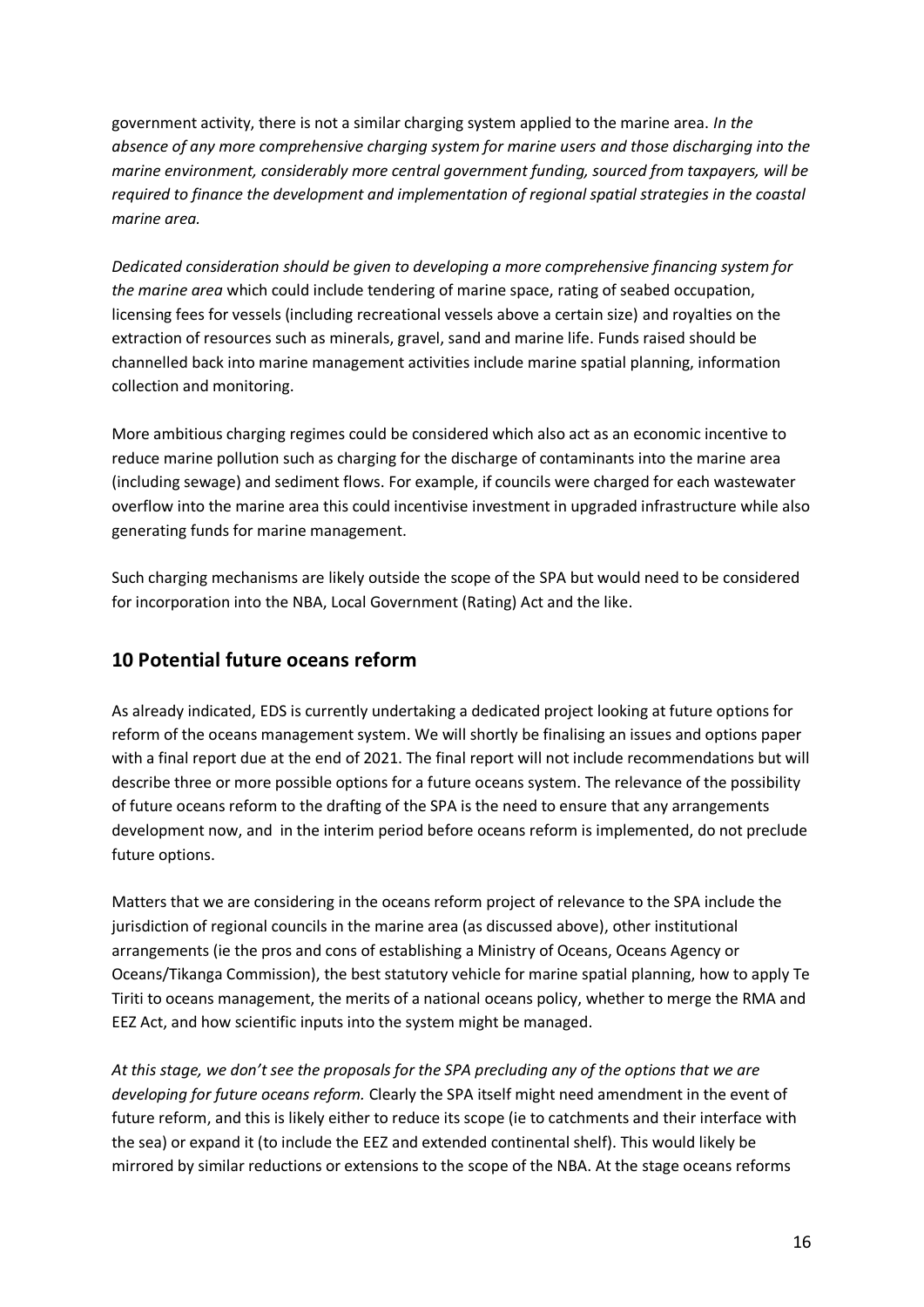were implemented any necessary adjustments could be made. And regional spatial strategies that had been prepared at that point could be carried over as transitional documents into the new system. The important thing is to approach reform with ongoing evolution of marine management in mind. All indications are that the bones of a future system proposed by the RMR Panel will be appropriate, and provide a good springboard for reforms that will build on this core to go further into the marine space.

## **9. Summary of key recommendations**

- 1. The setting of environmental limits and national direction under the NBA for the marine environment will be extremely important if the SPA is to result in positive marine environmental outcomes and this needs to occur before any regional spatial strategies are prepared.
- 2. The SPA should set out principles to underpin the planning process and these should include applying ecosystems-based management and te ao Māori approaches. It should also be made clear in the SPA that these principles are to be applied when making decisions.
- 3. Including both catchments and the sea in regional spatial strategies is essential for achieving positive marine outcomes as catchment-based activities have significant impacts on the coastal marine area, and are the main driver of ecological degradation in many inshore areas.
- 4. Until broader oceans reform is undertaken, regional councils should continue to manage the entire coastal marine area under the NBA and regional spatial strategies prepared under the SPA should align with this jurisdiction.
- 5. A national hub with expertise in marine information, mapping and planning should be established at a national level and be deployed to assist councils with the development and implementation of regional spatial strategies.
- 6. There should be an ability to undertake inter-regional planning because the boundaries of regional councils do not generally align with the extent of biologically connected marine areas (bio-regions).
- 7. Flexibility in the detail of planning applied to parts of a region should not be used to reduce the amount of focus placed on the coastal marine area versus the terrestrial environment and the SPA should be drafted to ensure that the coastal marine area received considered attention in each region.
- 8. The SPA could make separate provision for the development of regional spatial strategies applying to the EEZ, which could then apply to the Fisheries Act, Exclusive Economic Zone and Continental Shelf (Environmental Effects) Act and Maritime Transport Act amongst others.
- 9. Additional marine-relevant legislation should be listed within the SPA schedule including at least the Conservation Act and Fisheries Act. Omitting to do so risks further entrenching the legislative and administrative fragmentation within the marine area.
- 10. Conservation management strategies prepared under the Conservation Act need to be well linked to combined regional plans prepared under the NBA in order to integrate marine biodiversity management.
- 11. We note the government's intention to reform the Conservation Law System more broadly, and these reforms will need to carefully consider the interface between conservation legislation and the resource management system including the SPA.
- 12. A more developed planning framework needs to be provided for within the Fisheries Act to provide an effective mechanism to interface with the SPA and through this better integrate with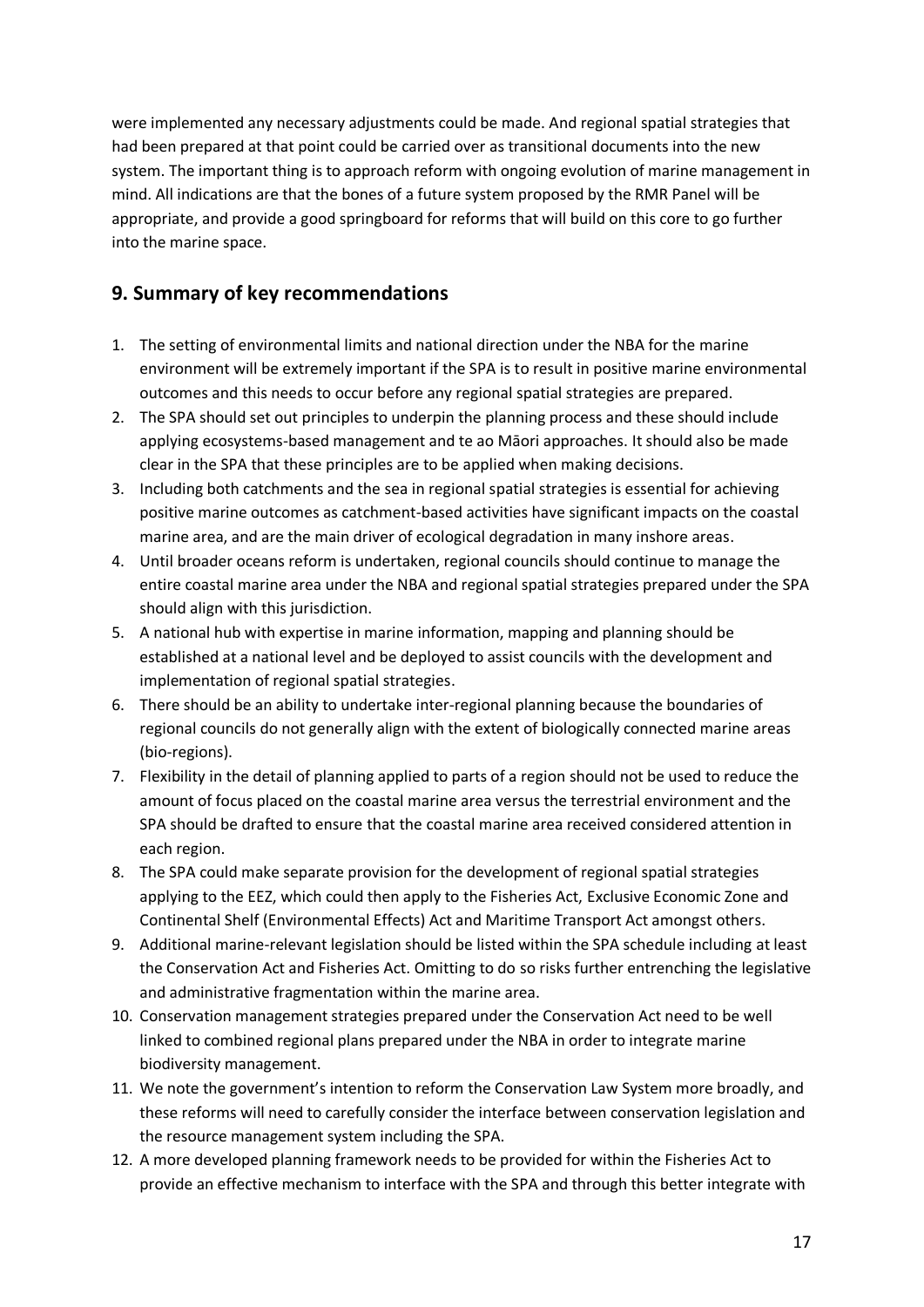other marine management regimes. In the interim, sustainability measures taken under the Fisheries Act should be required to be consistent with regional spatial strategies under the SPA.

- 13. There are current proposals to reform marine protected area legislation and consideration should be given to providing a mechanism through which the spatial identification of prospective marine protected areas (including networks) through regional spatial strategies could be directly implemented through the new legislation.
- 14. If the SPA is extended to apply to the EEZ, tailored mechanisms to interface with these decisionmaking tools under the EEZ would need to be developed. A placeholder should be included in the SPA to make that link easier in the future.
- 15. The national priorities statement under the SPA should have a section specifically focused on spatial planning in the coastal marine area, particularly given the strong public interest (and general lack of private property rights) in the area.
- 16. The SPA should explicitly include reference to regional spatial strategies identifying important ecological areas in the marine environment types including habitats of importance to protected or endangered species, habitats of importance to fisheries, areas suitable for marine uses, marine areas suitable for restoration and marine areas susceptible to catchment impacts such as sediment and nutrients (and for which limits will need to be set).
- 17. Consideration should be given to including tailored provisions within the SPA that apply to the development of the coastal marine area portion of regional spatial strategies.
- 18. Regional spatial planning needs to be undertaken from the sea up into the mountains rather than from the mountains into the sea.
- 19. Joint planning committees under the SPA would need to include representatives from the Department of Conservation, Ministry for the Environment and Ministry for Primary Industries due to their significant role in managing the marine environment.
- 20. A targeted marine information gathering process should be resourced and commenced well in advance of the planning process. The SPA could provide a framework for the process of collecting information to support marine spatial planning.
- 21. The NZCPS already provides some environmental limits for the coastal environment as confirmed by the Supreme Court in the *EDS v New Zealand King Salmon* decision. It is important that the requirement for regional spatial strategies to be consistent with the NZCPS is retained and that these limits are upheld.
- 22. Collaborative planning groups (involving mana whenua and stakeholders), such as utilised for the Hauraki Gulf marine spatial planning process, can be very useful in eliciting the full range of values at stake when allocating areas of marine space to particular uses.
- 23. The SPA should include principles to guide spatial allocation of the coastal marine area to different uses. The rights, needs and aspirations of mana whenua will need to be at the forefront of any deliberations around allocation.
- 24. Implementation agreements would serve as a useful implementation tool for proactive actions identified for the marine area, such as marine monitoring initiatives and coastal restoration initiatives and this should be included in their scope.
- 25. In the absence of any more comprehensive charging system for marine users, considerably more central government funding, sourced from taxpayers, will be required to finance the development and implementation of regional spatial strategies in the coastal marine area.
- 26. Dedicated consideration should be given to developing a more comprehensive financing system for marine management.